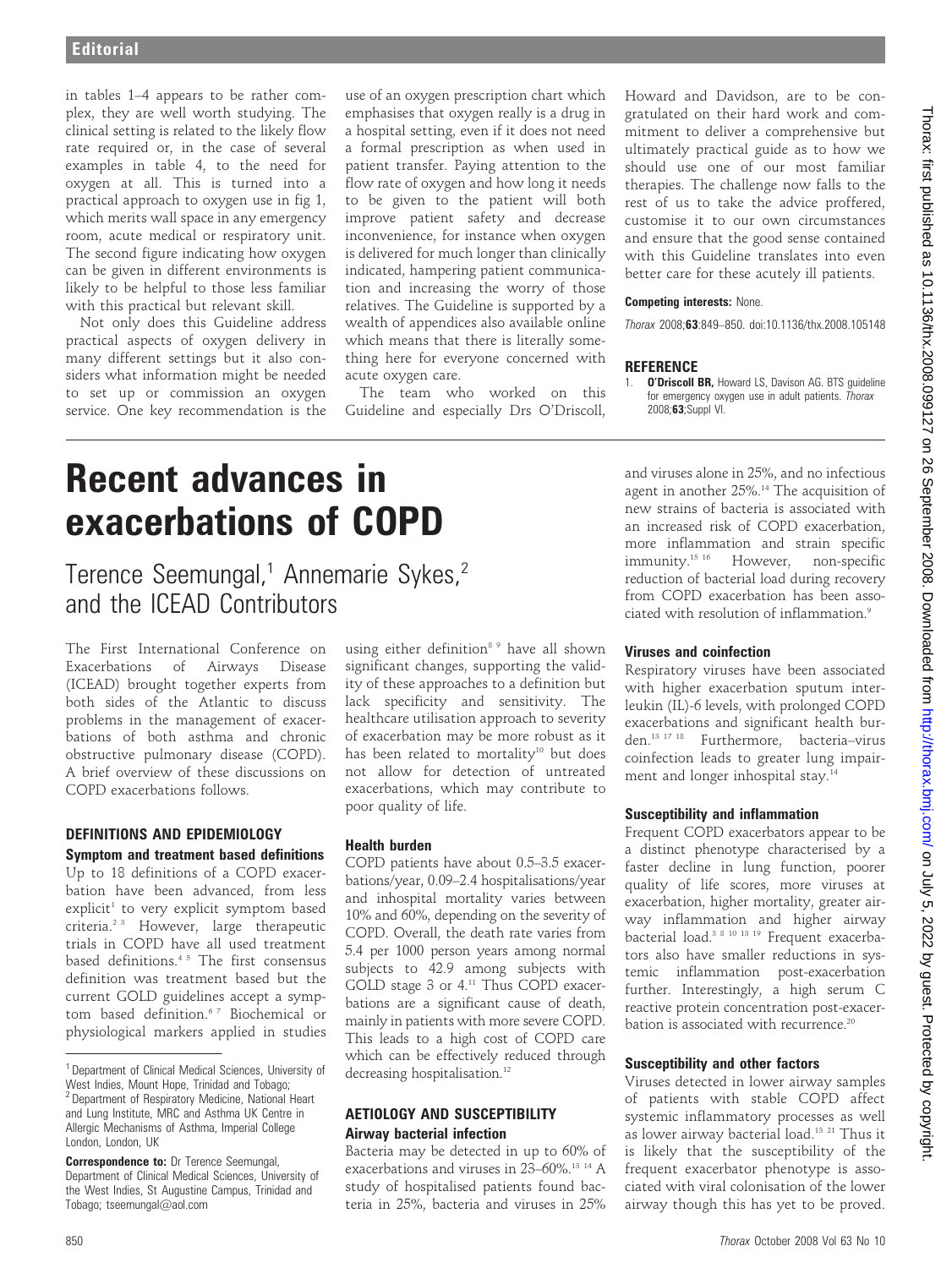Other factors that may affect susceptibility are upper airway inflammation and bacterial colonisation, previous infection with non-typeable Haemophilus influenzae, season and environmental temperature.<sup>22 23</sup>

#### **PATHOGENESIS** Pathophysiology

The acute and variable increase in end expiratory lung volume above its stable baseline is termed dynamic hyperinflation and occurs during COPD exacerbations.<sup>24</sup> This leads to falls in spirometric parameters and increased functional residual capacity and residual volume. The resulting increased loading and functional weakness of the respiratory muscles may prevent a response to increased neural drive and thus neuromechanical uncoupling of the respiratory system occurs. This dissociation in response to acute dynamic hyperinflation is thought to contribute to the sensation of dyspnoea during COPD exacerbations.<sup>24</sup>

## Cell mediated mechanisms

Both eosinophils and neutrophils are recruited during COPD exacerbations.<sup>14 25</sup> Bacterial infection has been related to neutrophil chemoattractant gene expression which is upregulated during COPD exacerbation.<sup>16</sup><sup>26</sup>

## Amplification of inflammation at COPD exacerbation

The amplification of airway and mucosal inflammation at COPD exacerbation is thought to be due to activity along two pathways involving (a) nuclear factor  $\kappa$ B (NFkB) translocation, which involves NFkB inducing kinase 2 (IKK2) and (b) mitogen activated protein kinase-p38 (p38-MAPK).<sup>27</sup> These pathways are upregulated at COPD exacerbation<sup>28</sup> and in the presence of non-typeable Haemophilus influenzae. 27

# Oxidative stress at COPD exacerbation

Compared with normal subjects, histone deacetylase (HDAC) activity is reduced in COPD and this reduction increases with increasing COPD severity and is associated with increased basal release of IL8 and tumour necrosis factor  $\alpha$  (TNF $\alpha$ ) that is poorly suppressed by dexamethasone thus indicating an association with steroid resistance in patients with COPD.29 30 Pro-oxidants are elevated during COPD exacerbation.31 Nitric oxide, for example, combines with superoxide anions to form peroxynitrite that in turn leads to nitration (and thus further inactivation) of HDAC2

and proteasome degradation, leading to amplification of the inflammatory cascade.

## EXPERIMENTAL TECHNIQUES AND CLINICAL TRIAL STRATEGIES Experimental models

Krug et al have advanced a lipopolysaccharide (LPS) challenge model of a COPD exacerbation that is safe with no significant effects on mean arterial pressure or heart rate. Using the model, instillation of LPS into a bronchopulmonary segment induces an inflammatory response similar to a COPD exacerbation. This model responds to treatment with anti-monocyte chemotactic protein 1 and to phosphodiesterase 4 inhibition.<sup>32 33</sup>

# Clinical trials

A health care utilisation approach to staging is health system specific and affected by other features such as social support and patient affect as well as baseline health status and comorbidities which are not taken into account in the definition. Because of a variable recovery time which may depend on aetiology, the baseline of stability is difficult to determine for clinical studies.<sup>13</sup>

# Markers of COPD exacerbation

Often, questionnaires have been designed by clinicians, and this has been found to lack primary validity by the Food and Drug Administration (FDA) in the USA. The FDA, however, is working with other bodies to develop a patient reported outcome tool to measure acute exacerbations. The patient identified attributes of exacerbations have been: cough, sputum, dyspnoea and chest discomfort, activity limitation, malaise, anxiety and sleep disturbance. It is believed that each of these attributes has a different time course. Unlike patient centred attributes, a biomarker is free from subjectivity but may be assay dependent.

## CURRENT AND FUTURE THERAPY How good is current therapy?

Systemic steroids used at exacerbation lead to a faster recovery rate in lung function and symptoms, and are associated with a decreased relapse rate compared with placebo<sup>34 35</sup> but are associated with hyperglycaemia,<sup>34</sup> invasive aspergillosis and steroid psychosis.<sup>36</sup> A meta-analysis of antibiotics for acute exacerbations of chronic bronchitis showed that secondline (newer) antibiotics are associated with greater ''treatment success'' and are not less safe when administered to patients at exacerbation

than firstline agents. Systematic analyses show that antibiotics and systemic steroids decrease treatment failures within 30 days but only antibiotics improve mortality.37 38 Nevertheless, the mortality and hospitalisation rates following COPD exacerbations suggest that current treatment is still not optimal.

# Modifications of current therapy

Long acting  $\beta_2$  agonists may find increasing use as rescue therapy: formoterol and indacaterol as inhalers and arformoterol (R, R-formoterol) in nebulised form. Formoterol is being combined with several other inhaled steroids as has been done in asthma treatment. The long acting antimuscarinic, aclidinium, may also be useful as rescue therapy. Some anti-infective agents have importance in treating COPD exacerbations and these include antimicrobial peptides, new antiviral drugs which target unique viral genes and toll-like receptor antagonists.

Theophylline activates HDAC via a novel mechanism and restores HDAC activity in alveolar macrophages from patients with COPD.29 39 Macrolides have anti-inflammatory activity and are effective in cystic fibrosis and diffuse panbronchiolitis.40 Both of these agents appear to potentiate the effects of steroids and thus different combinations of well known drugs may be more useful than current combinations.

# New anti-inflammatory drugs

Phosphodiesterase inhibitors have been shown to inhibit the formation of reactive oxygen species and leukotriene B4 synthesis in vitro.<sup>41</sup> Because of their systemic side effects, their use may require inhaled administration. Blockade of the NFkB pathway by an IKK2 inhibitor is associated with decreased granulocyte macrophage colony stimulating factor production and inhibition of p38-MAPK decreases luciferase activity in response to TNFa/nontypeable Haemophilus influenzae.<sup>27</sup> <sup>42</sup> Leukotriene B4 and IL8 antagonists have been shown to inhibit neutrophil chemotaxis,43 and combined blockade of the neutrophil chemokine receptors CXCR1 and CXCR2 slows LPS induced neutrophil migration. Most of these newer agents have yet to be tested in clinical trials.

# Future directions

A definition based on prolonged deterioration in chronic symptoms is useful but subjective. A surrogate marker of a COPD exacerbation would be of interest but such a marker should have reproducibility,